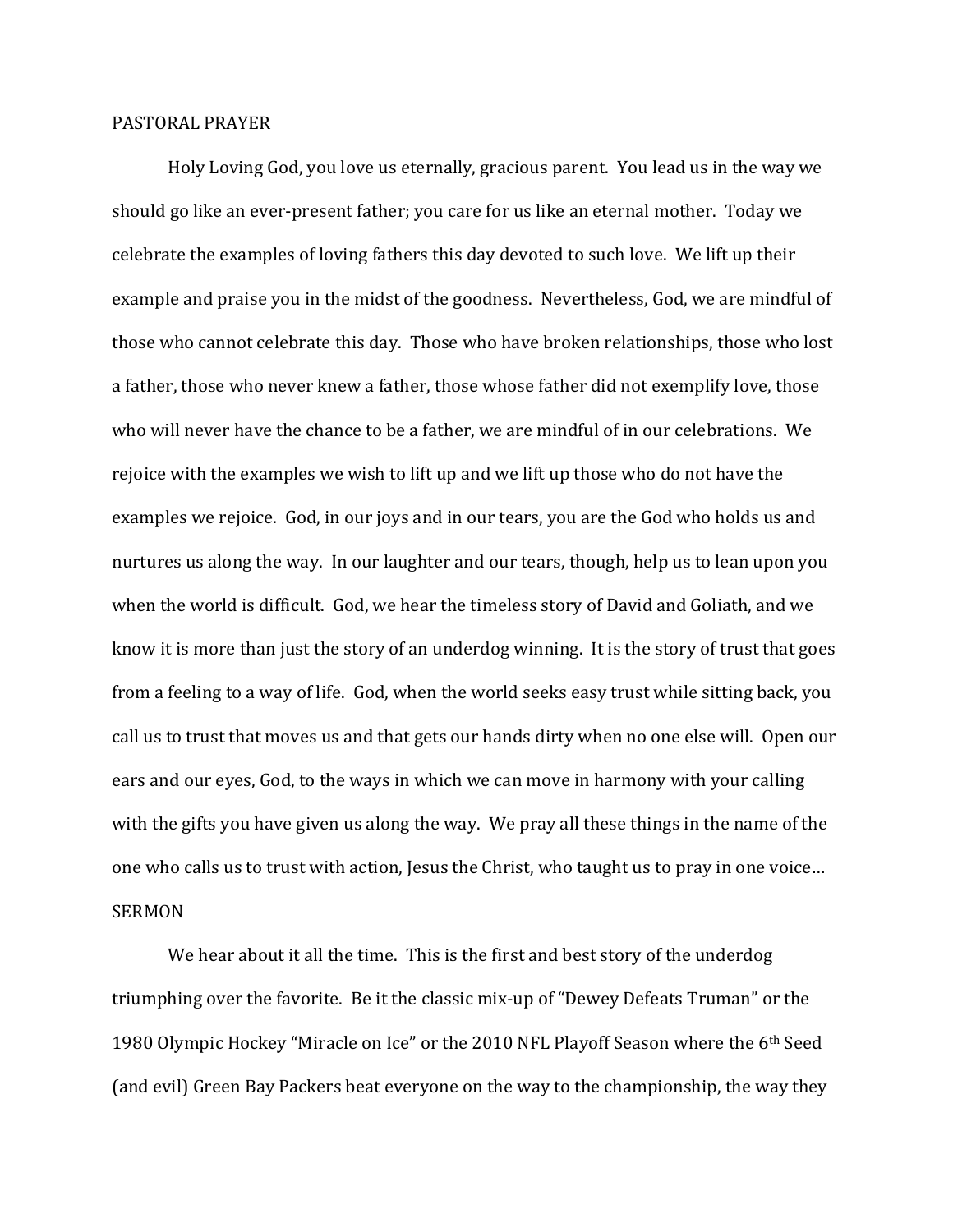will always be described is "David Beats Goliath." Even if you know nothing about scripture, you know this is the eternal underdog. But this is not God's way of setting out the example of the underdog triumphant over the favorite. That's just the simplest and most often referenced interpretation. The point of this passage has gotten lost in the midst of so many cultural references along the way. It's the story of an underdog, but that's not the ultimate point. This underdog has a lot more than a scrappy can-do attitude. This underdog knows that power has a lot more to it than an oversized man who taunts with more weapons than he knows what to do with. This is a story about trust well placed in the Creator and what trust truly means. Sometimes we need to go and do in the name of God when it would seem inconvenient to illogical. When we give into our own desires and mentality, we give into fear, where trust is not possible. When we focus on God and trust in God, we walk into the places where we can truly do God's work. Let us see this underdog story from new eyes and recognize that real trust is the true underdog.

This is one of the classic stories of the Bible. The battle lines were drawn, each army of the Philistines and the Israelites near one mountain with a valley in between. A giant steps forward, a Philistine warrior named Goliath. He starts taunting, as he is quite confident in his own abilities. "Choose a man for yourself and let him come down to me. If he is able to fight and kill me, then we will be your servants; but if I prevail against him and kill him, then you will be our servants and serve us." The crowd of Israelite warriors was afraid. They were literally quivering in their boots. Then came David, who is just trying to bring grain to the troops, including his brothers, on the front lines, and he hears Goliath's taunt. David comes to King Saul and announced that he will take the challenge, despite King Saul telling him he is too small. Eventually, Saul gave him his blessing.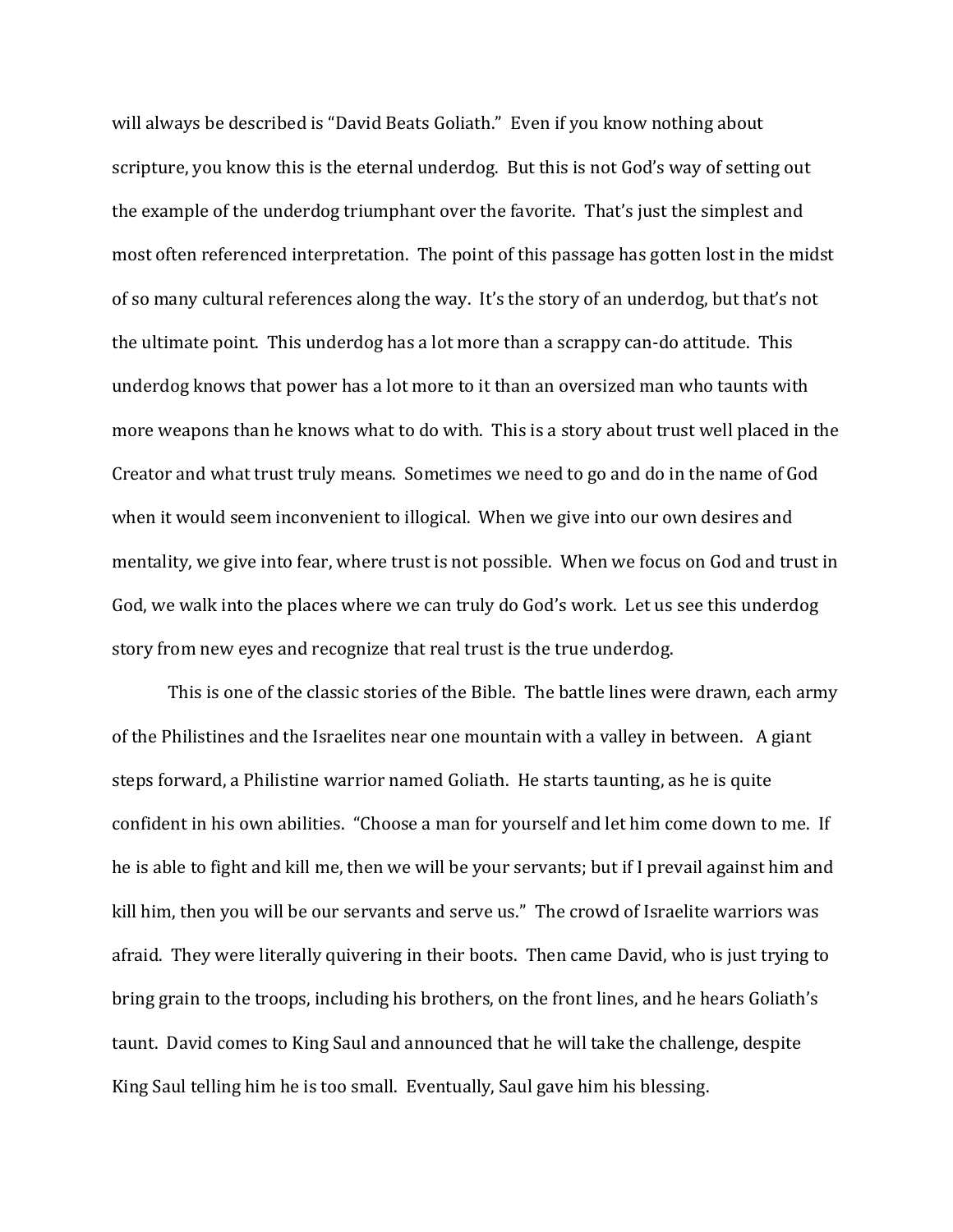David stepped up to the plate and faced his foe. Goliath distained him and cursed him, but David announced that he came with the power of God, contrary to all Goliath's weapons. Thus begins the faceoff between the young upstart shepherd David and the great Philistine warrior Goliath, who literally stands head and shoulders above everyone else. The young David had just been anointed as the next King of Israel over the sitting King Saul, and now he defends the name of God. Goliath moved forward with all of the armament, all of the state of the art weapons his great frame could handle, and the boy David came at him with a heart trusting, a sling, and a stone, and with them he conquered the great warrior.

I'm just going to take a seat right now and ask Jeff to finish my sermon. I trust in God that the sermon will get done exactly the way that I prepared it, and that I don't have to do anything about it. No, I didn't tell him about it, but I trust that will just happen as it should. I have faith in you. Now, get to work. But we all know that's not the way that trust works. That's not the way that faith works. Then why do we automatically think that's the way God works? If we sit back and think that all will be well by saying "here, God, you take this one," we aren't following God; we're waiting for God to work. But that's not exclusively how God works in our lives. God empowers us to work for God. That's the point of this passage. Trust and faith require a movement, working in order for trust and faith to be made whole. I can't just tell Jeff to take my job when, as a layperson and member of Faith, he empowers me to preach the word of God. God leads us to take the reigns with God as the force and fuel behind us

It's a lot like love. If you know someone loves you but they haven't done anything to show you about it, then it's not really love. It's just a nice feeling that is rather bankrupt. The heart is found in verse 37, as David told Saul that in his time as a shepherd, he had to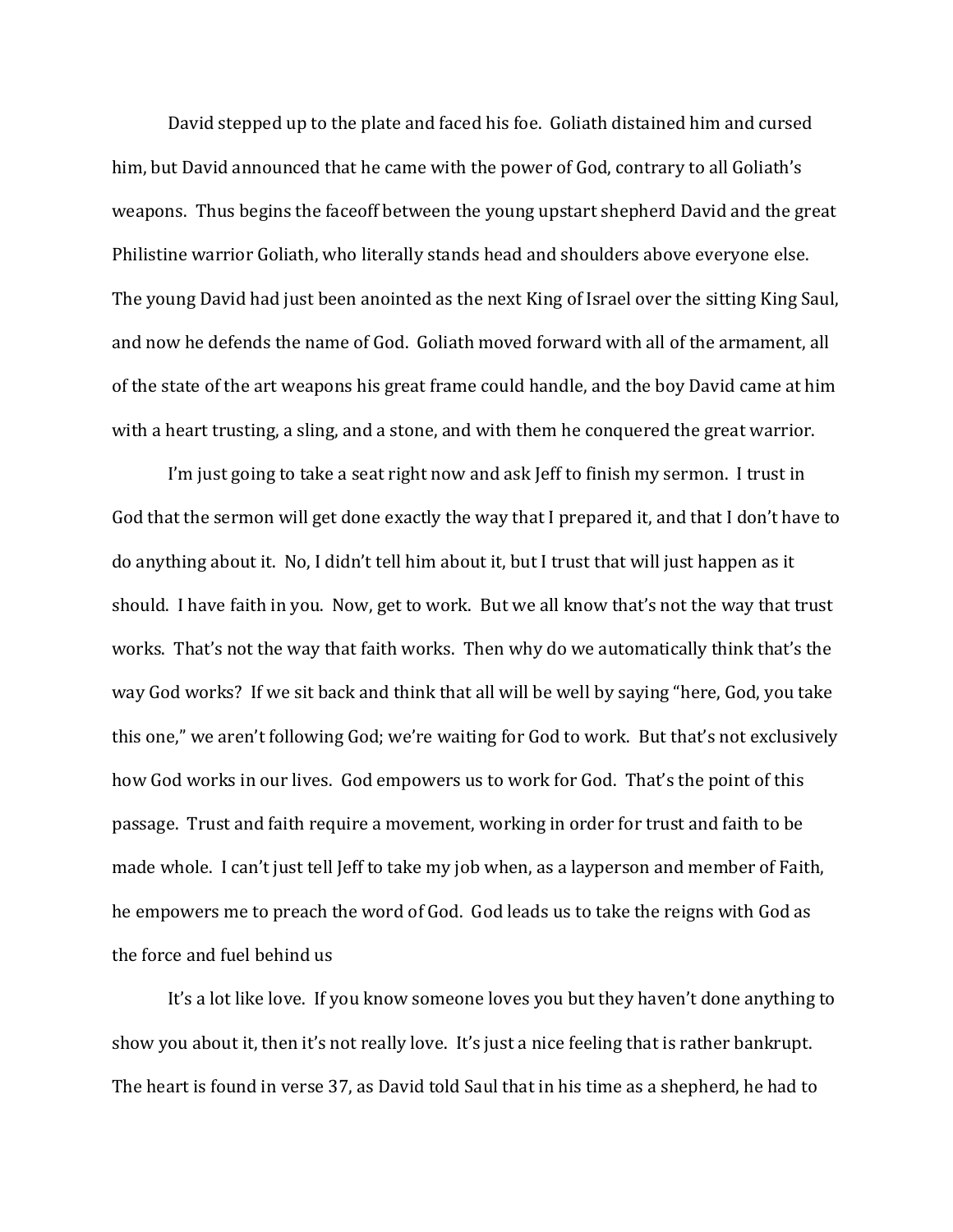chase away many a predator: "The LORD, who saved me from the paw of the lion and from the paw of the bear, will save me from the hand of this Philistine." The point, according to the podcast Sermon Brainwave, is that a man his size had no business beating those wild animals, but with God's guidance, his willing heart, and him moving into the fray, he could. His trust had hands and feet; his trust was focused in faith, and he did what he needed to when things seemed at their most dire. I would imagine that many of the soldiers camped along the battle line had faith in God, but when things got rough and scary, they couldn't do anything. Faith and trust fail when fear takes over, and nothing happens. We inadvertently throw into God's face what God is directing us to do and to be because we think only about ourselves.

A couple of weeks back, we discussed the message of Jesus that "A House divided cannot stand." The people who thought Jesus was the head of the demons weren't acting out of dislike of Jesus so much as they were acting out of fear for the new thing he was doing among them, something unfamiliar and, therefore, scary. The same idea can be discussed here. Saul is supposed to be leading the charge, but he is held back. He is slowly deteriorating, not just as a man but as a leader, according to the New Interpreter's Commentary. The underlying premise that holds the people back isn't just a lack of faith but a lack of faith prompted by fear. Indeed, scripture says, "When Saul and all Israel heard (the words of Goliath), they were dismayed and greatly afraid." They looked at what they were facing and they looked at themselves and what they thought they could do. Put that into an easy math problem, and things don't seem to add up. So, they did nothing. That dismay, that fear prevented them from moving because the task became about them instead of for God. Well, there goes trust in God, and when trust in God goes out the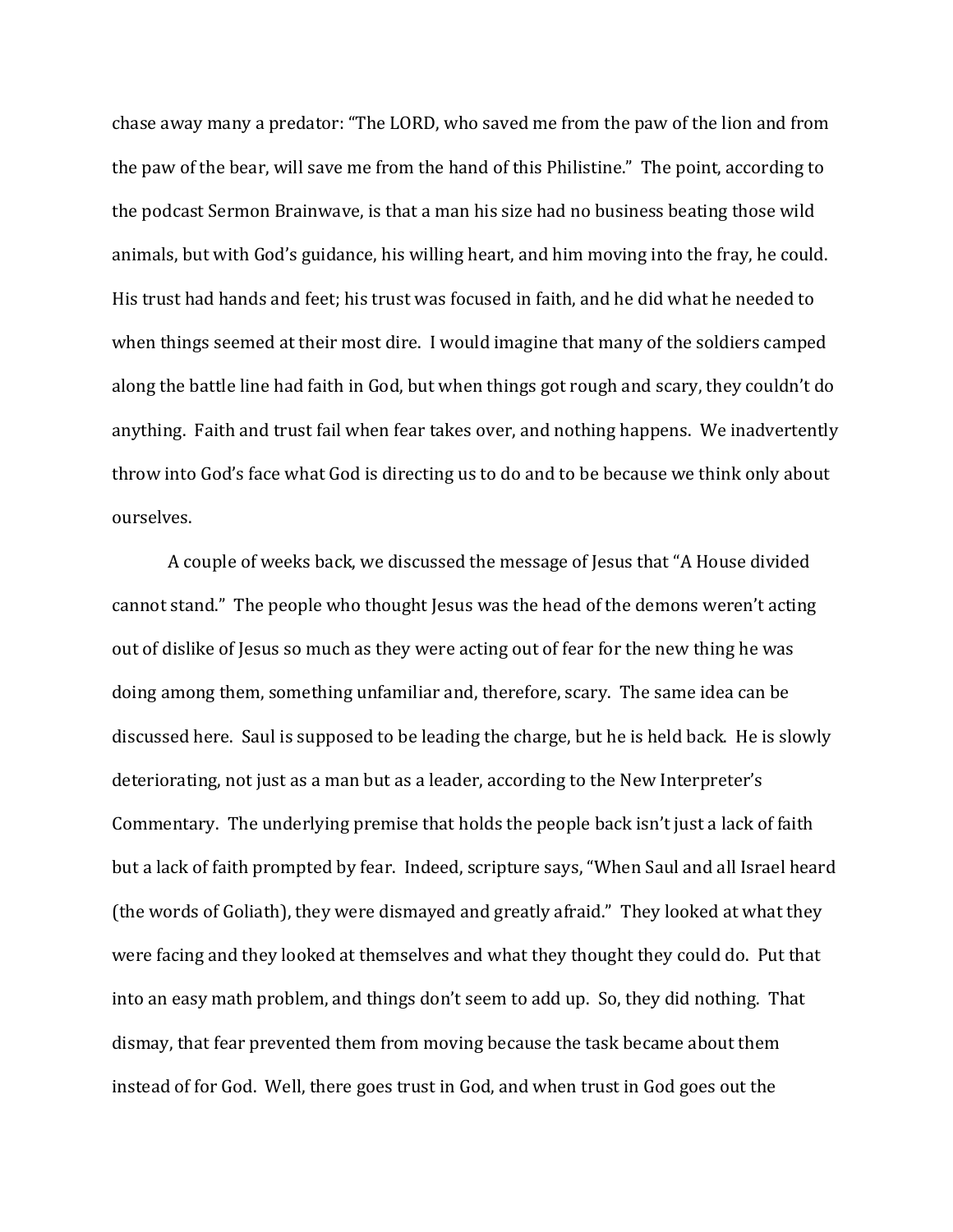window, we are paralyzed with fear. When fear gets ahold of us, we lose all common sense and give into a continually spiraling sense of how everything is going to go wrong. Fear prompts us to hold onto control even more when trust in God calls us to let go of more. Fear makes the situation about us and our wants instead of how we work for God's purposes, and it is more subtle than we want to realize.

Fear is the greatest enemy of God's purposes because it transforms trust in God into the desire for greater control. It also disguises itself so very well. When I was at Annual Conference, I heard a lot of discussions about hard topics. One of them was the reenvisioning of moving the Rocky Mountain Conference and Yellowstone into a new conference with a combined ministry. It began with a letter from the Bishop that I read several months ago, and the discussion has grown throughout both conferences. It was presented for contemplation at this year's conference. Some voices were willing to see what God may have in store for both conferences in a new structure. Some voices raised a lot of negativity without offering something productive. On the other hand, some raised some issues that didn't really amount to anything for God's ministry. I'm all for those who want to raise possible issues, but when we do it without raising something productive in return, that's not feedback; that's complaining. And the root of the complaining is not that we have practical reasons why this cannot work; it is nothing less than fear masked as logic. It's a very human thing to do, but that is not humanity with a full trust in God. Indeed, whenever there is something new, often our first emotion is fear because change is scary. But we don't call it what it is; we clothe it with something else because fear is something difficult to encounter. We do it unconsciously, but it's not about the issue at hand; it's about the change. The conference will be too big geographically; we may have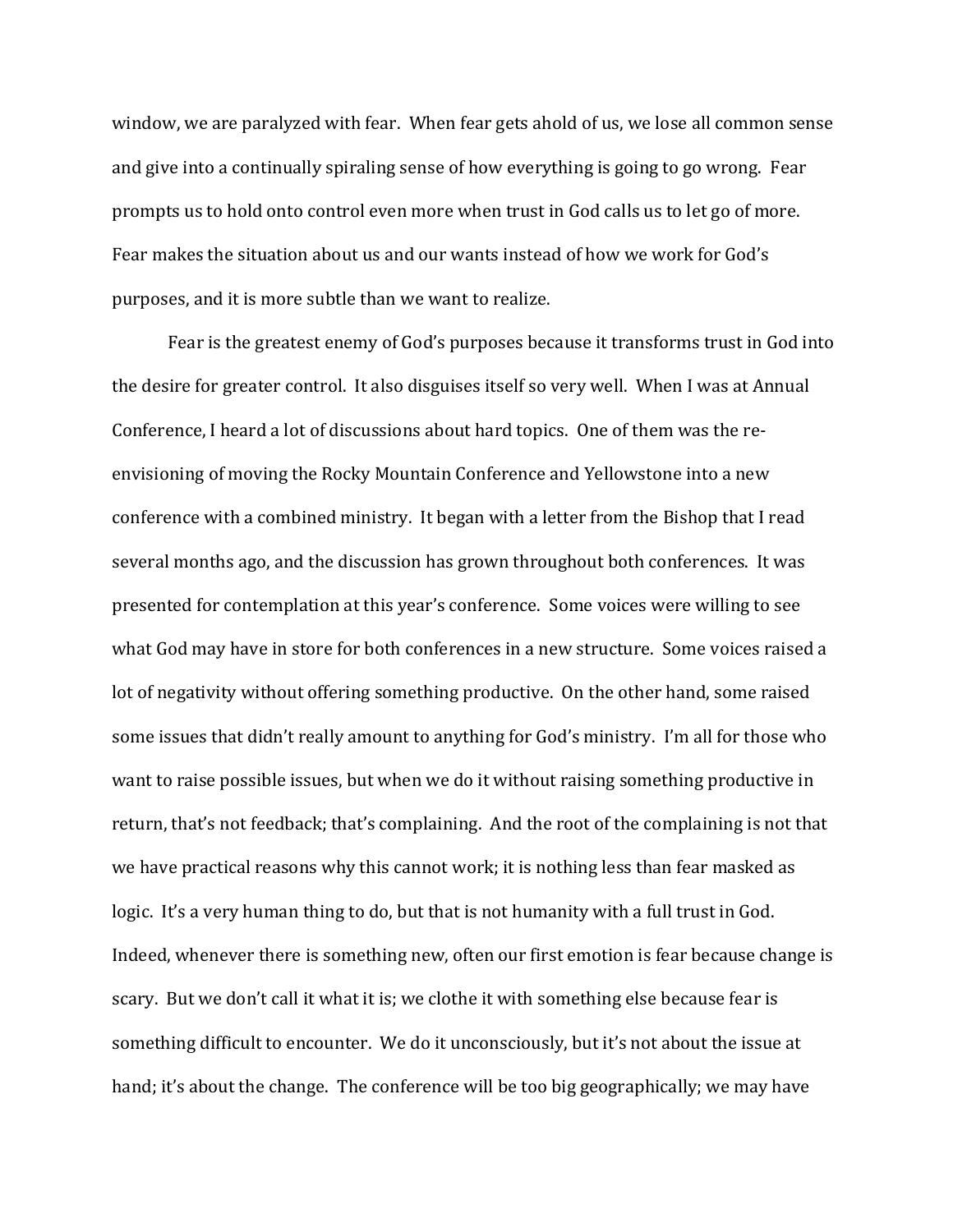travel issues; they may not think the way we do. The Philistine Warrior is just too big, and we cannot conquer him. When we get down to it, that's not trusting God; that's putting God in a box. It's nothing less than fear wearing the clothes of logic. God has no room to get in, and God's ministry is negated along the way. Perhaps this is a way that God is showing us how to trust like David. Maybe the conference will be too big geographically, but I think God's just a bit bigger than that. God is always doing something new, and it often comes through places we may not consider the most convenient.

We are called to be people who trust in God, but there's a lot more to it than a simple mental understanding. True trust in God leads us somewhere. We are more importantly people who are called to move with our trust in God. We could easily say that many of the people in the Israelite army trusted in God mentally, but when action was called for, no one stepped up to the plate because their trust wasn't rooted very deeply. Their trust was easy because times were easy. When times get hard, that trust can falter, and difficulties become bigger than they are. Only one person showed that faithful trust, and through his faithfulness and his actions, God was glorified, as God was there all along. Now, we aren't necessarily called into battle today with someone twice our size for the glory of God, but the same wisdom holds true. God's ways call us to move however we are called to accomplish God's purposes. Sometimes things will look bigger than they actually are, and we can easily give into fear. Fear will prevent us from acting and will create the story that this is what God wants when it's truly about what we want. Fear will lead us to complaining and nitpicking around what we want, and we can . Fear will divide us because our eyes are on the problems instead of the one who holds us through all things. Trust may